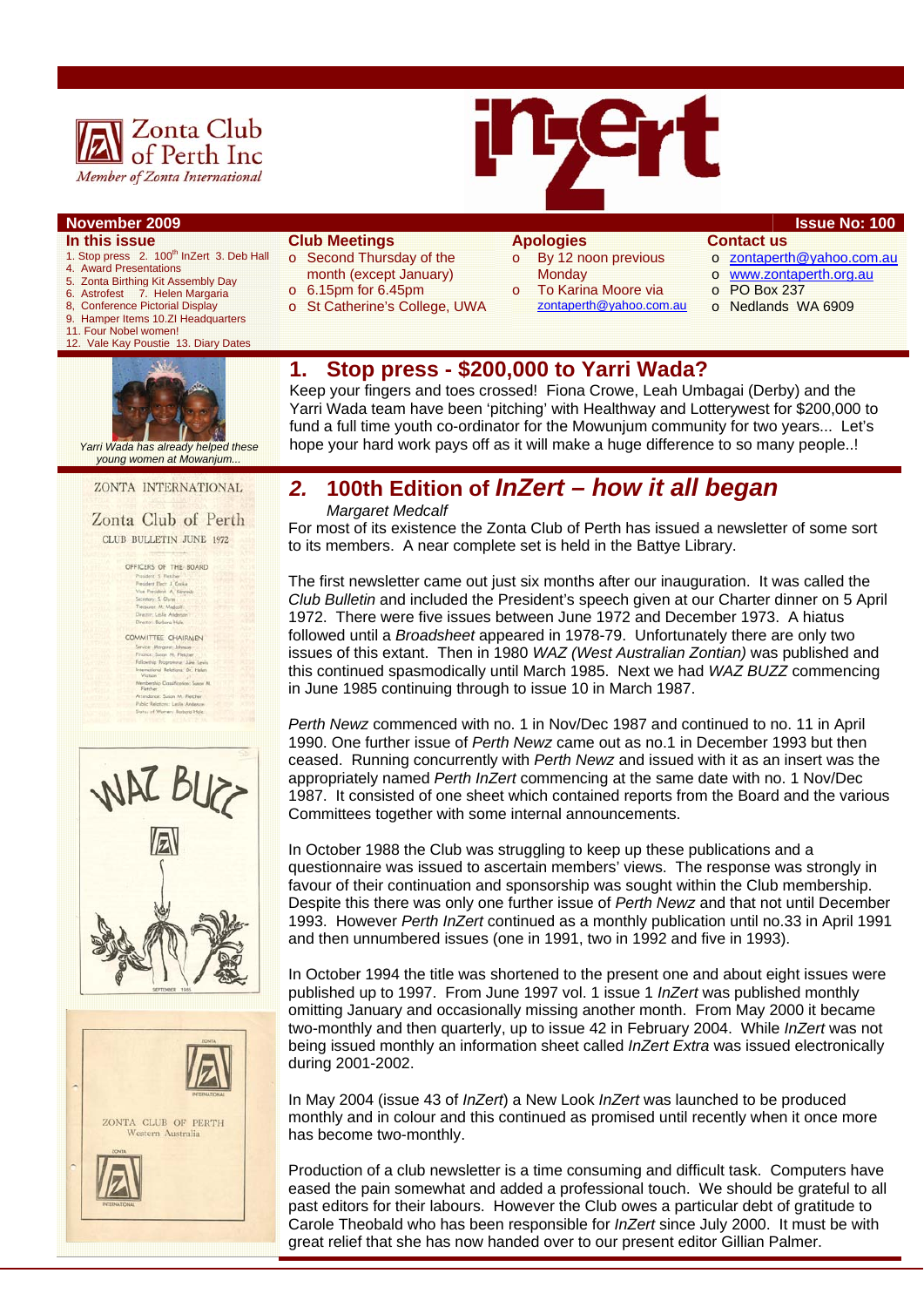

*Carole Theobald welcomes Deb Hall to Zonta Club of Perth* 

# **3. Induction of new member:- Deb Hall**

Deb was raised in the UK in Kenilworth, near Stratford on Avon. She lived and worked in New Zealand for 8 years - 4 in Wellington and 4 in Auckland. She has been in Perth for 8 years and loves it so much that she is applying for Aussie Citizenship next year.

Deb started her professional life as a chemist, before working in IT and then Change Management. She has worked in China and later set up her own business in UK providing cultural awareness training to European global leaders working in China.

Deb was an active member of the Zonta Club of Swan Hills for five years, having held most executive positions including Club President for a short time. She has transferred to our club, as she now spends more time in the city and it is more convenient to attend our meetings. The Service and Advocacy team are very pleased to welcome such an experienced Zontian to their team.

# **4. Award Presentations**

The October meeting was a night of acknowledgment and members were privileged to meet and listen to the stories Jessica, Sherry and Deanne - of our three awardees.

## **Jessica Sherman - Young Woman in Public Affairs Award 2009 (YWPA)**

Jessica is very involved in student activities and interested in world events. She is a student counsellor and hopes to have a career in early childhood studies or counselling. Jessica has raised money for PMH, volunteers with Youth Focus and is helping with a website educating children throughout the world. She will use money from the award to help a doctor in Bali treat women and provide education to reduce health related problems in Bali.

## **Sherry Maso - TAFE Education Award 2009**

Sherry has an interest in homeless people and aspires to make a difference to their lives. Sherry is currently enrolled for a Diploma in Community Services and plans to work in a refuge centre on graduating next year**.** She encouraged us all to '*be the change we want to be in this world*' and shared a delightful and inspiring poem.

*If you think you are beaten you are, If you think you dare not, you don't If you like to win but you can't, it's almost a cinch you won't If you think you'll lose, you're lost For out in the world we find Success begins with a fellows will It's all in the state of mind To reach your goals, you've got to think high to rise, You got to be sure of yourself before you can the prize, Life's battle don't always go To the stronger or faster person, But sooner or later, the person who wins Is the one who thinks they can!* 

## **Deanne Johnston - Education Award 2009**  *Larraine McLean*

The recipient of the **University Education Award for 2009** was Ms Deanne Johnston. Deanne was a mature-age student at Curtin University where she achieved her longheld ambition to complete a degree in education that would enable her to teach in primary schools in Western Australia.

Deanne is the mother of two children: a daughter now aged 14 years and a son aged 12 years. Throughout her studies Deanne's parents travelled from Adelaide to care for the children when Deanne was involved in the practicums for her course. However, they felt unable to assist for the long term practicum of eight weeks needed to complete the degree.

Deanne's son is affected by Downs Syndrome and needs constant supervision. Although her daughter has always been very supportive it was considered unfair to expect her to take full responsibility for her brother before and after school. Therefore a carer/sitter needed to be employed. Deanne sought assistance from Zonta to do this.



*L-R: Larraine McLean, Jessica Sherman and Carole presenting the YWPA Award* 



*L-R: 'Tricia Summerfield, Sherry Maso and Carole Theobald presenting the TAFE Award* 



*L-R: Larraine McLean, Deanne Johnson and Carole Theobald presenting the Education Award.*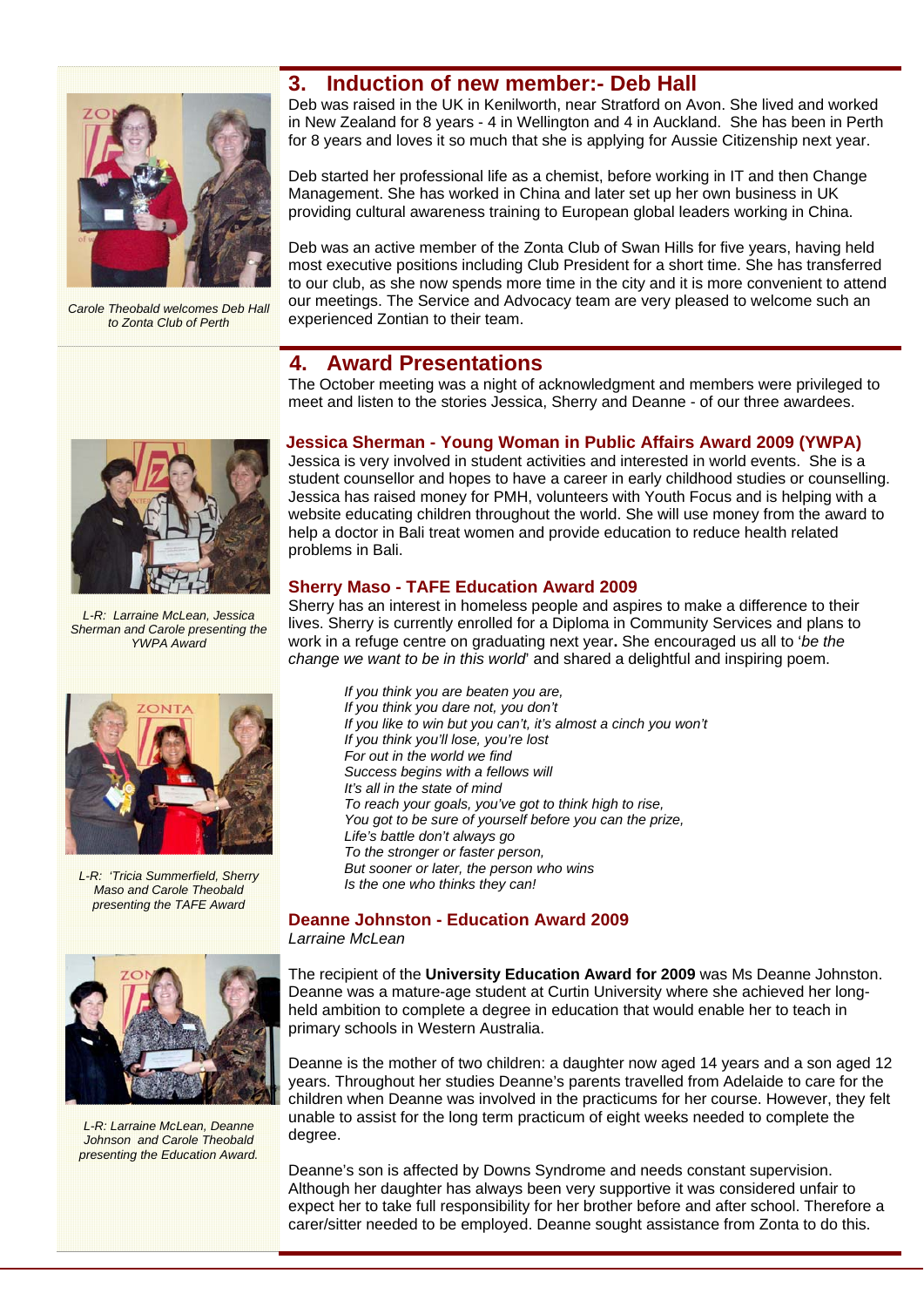The Awards Team considered Deanne's application very carefully and came to the unanimous decision that her needs fitted the criteria for this award. As was evident from Deanne's presentation at the Zonta Club meeting she has worked very diligently to achieve her goal. What she did not mention was that this had been achieved under rather exacting circumstances.

Congratulations Deanne and best wishes for your future success!

## **5. Zonta Birthing Kit Assembly Day Oct 4th 2009**  *Wendy Atherton*

Many Zonta Clubs throughout Australia, are now involved in assembling simple birthing kits to be sent overseas. The first trial occurred in 1999, when 100 were sent to Papua New Guinea. Since then over 400,000 kits have been sent to 27 countries.

The Birthing Kit Foundation [Australia] has administered the Zonta Birthing Kit Project since 2007. Funding has been by grants from AusAid and donations from Zonta clubs, many groups and individuals. Kits have gone to places like Ethiopia, Uganda, Kenya, West Timor, Madagascar, Tibet, Afghanistan and Vietnam.

Every year 120 million women give birth, 86% of which are in developing countries. Within these developing countries, 60 million either have no assistance at all or have some local traditional assistant to help them. The result has been 500,000 die annually from infections, tetanus and haemorrhaging.

These Birthing Kits are saving many lives by providing for a clean birth. They consist of a 1m square of plastic, soap, latex gloves, umbilical cord ties, scalpel and gauze squares. Each kit costs \$2.

On October 4<sup>th</sup> the Zonta Club of Perth assembled 1000 Birthing Kits, which are now on their way to Afghanistan. The assembling took place in the St. Catherine's College in Nedlands. This is a resident College attached to the University of W.A.

The Zonta Club of Perth received wonderful support from the Community Service group of St. Catherine's. Our Zontians were joined by 44 enthusiastic volunteers, all giving up part of a precious Sunday. Everyone worked quickly and efficiently and there was a great feeling of a worthwhile achievement. These kits were packed into five large bags and the Postal Service ensured they went straight to an Australian Air Force base and thence to Afghanistan.



Everyone busy at the Birthing Kit Assembly Day Wendy,in her garage, with the the full bags

# **6. Astrofest – the biggest astronomy event ever!**

Given that the Amelia Earhart Award is for aerospace activities, why not learn a little more about astronomy yourself in this 'International Year of Astronomy'.

"Rain, hail or shine this FREE event will be astronomically awesome" says the flyer and with daytime sun observing and night time celestial observing, talks, displays, solar cookers, rocket displays – it promises to be a day to remember. So get on down to the Astrofest at the new Curtin Stadium at Curtin University on Saturday 28 November 2009 from 2pm to 10pm. Take a look through some of WA's biggest telescopes or bring your own telescope along for some expert advice and assistance. See www.astronomywa.net.au for more information.



Lennie McCall and Marg Giles busy folding plastic.



Jeeana Atmarrow (St Cat's) and Diana Rigg with a group from St Catherine's



*Freda Jacobs and Hal helping sort out supplies* 

**A big Thank you to everyone who helped** 

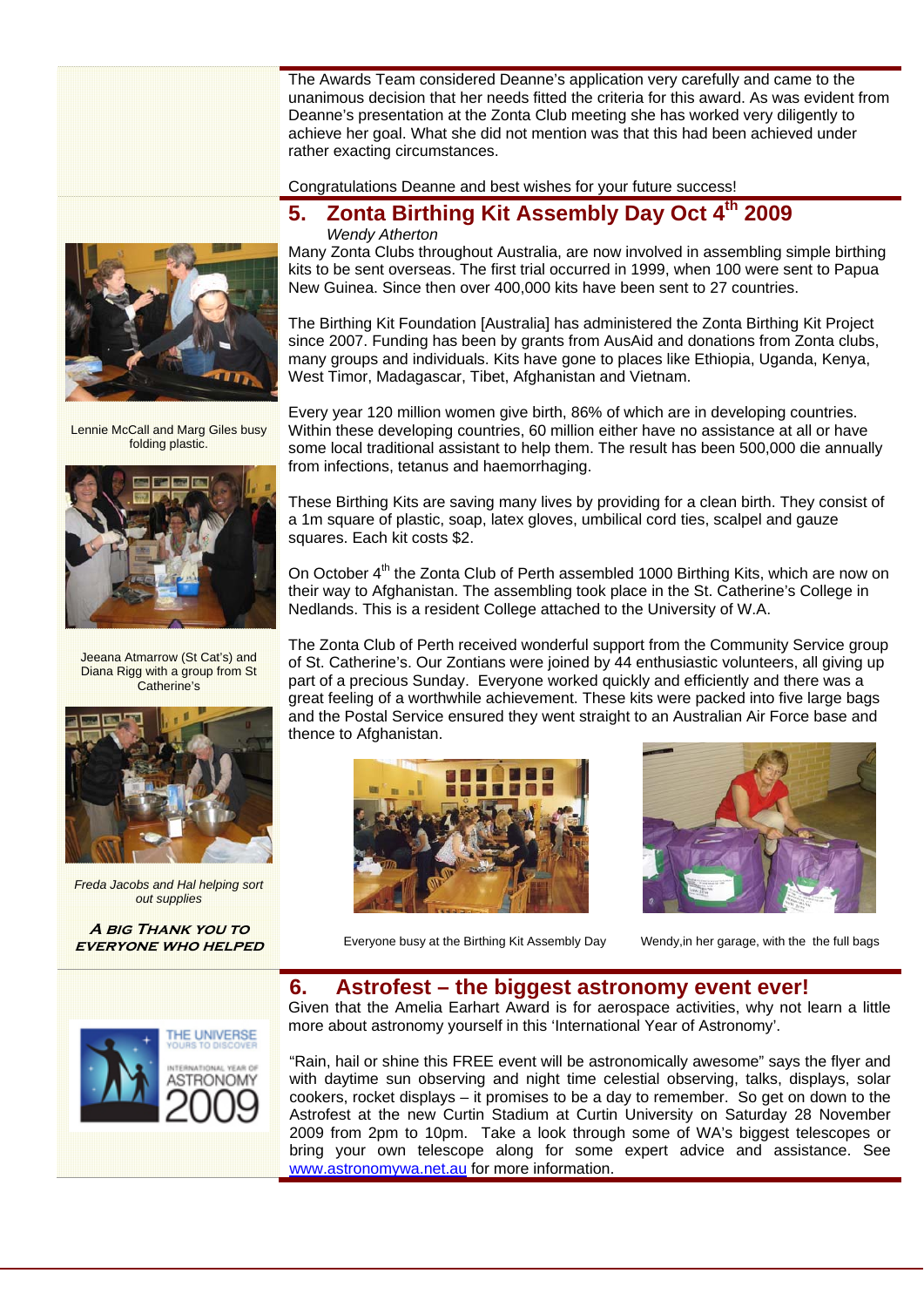

*Helen Margaria* 

# *7.* **Congratulations to Helen Margaria -** *Royal Perth Hospital Employee Of The Month*

This month's Wellington Street Campus employee of the month is Head of Occupational Therapy, Helen Margaria.

As the Head of Department, Helen always leads by example and performs her role with integrity and professionalism. Helen's decision making process is always transparent and fair. She does not tolerate any disrespectful behaviour towards patients or staff.

Helen encourages continuous learning and supports her staff with post graduate research and training. She continually encourages her staff to conduct quality improvement projects and research.

Congratulations Helen!

# Pictorial Histo

*The static Pictorial Display....* 



*...was complemented by the dynamic PowerPoint rolling display* 

# **8. Conference Pictorial Display**

#### *Lennie McCall*

The District History and Archives Committee, chaired by Lennie McCall, was formed in 2006 and has as its brief a consideration of how District 23 might celebrate its  $50<sup>th</sup>$ anniversary in 2016. In order to make Clubs aware of the importance of their archives an exhibition of Club photographs was mounted at the District Conference in Hobart in 2007 and a further exhibition was on show at the recent District Conference in Ballarat.

Each of the 45 Clubs in District 23 was requested to supply one quality image depicting an action shot of a fulfilling service project. Unfortunately only about half the Clubs supplied an image. However, aided by the Zonta Club of Perth's PR Committee's skills uniform posters were created from the diverse formats which were received and the display was excellent and created much interest. In addition an electronic version was projected throughout the Conference.

A brief report was given to the Conference by Lennie and this was supported by Val Sarah who showed a DVD on how the Ballarat Club had gone about mounting an exhibition for the public. This DVD was one of two DVDs in a set called *The ABC of an Exhibition and Companion Documentary* which should be helpful for any Club embarking on a similar venture and a copy was given to every Club in the District.

# PLEASE HELP TO FILL ME UP





**9. Hamper Items for Zonta Film Night** *Karina Moore* 

Helen Margaria is making up some gourmet hampers which will make up the door prizes to be drawn at the beginning of "The Boys Are Back" film afternoon at the Windsor in Nedlands on Sunday November 15<sup>th</sup>.

## *Non-perishable gourmet food items or a bottle of wine are required.*

If you are unable to make it to the dinner meeting on November12<sup>th</sup> and would like to donate an item for the hampers, please call Karina on 0427 214735 and she will arrange to pick up your donation from wherever is convenient for you.

# **10. Zonta International Headquarters in Chicago**

As many members are aware, Zonta International recently left its historic headquarters in downtown Chicago to a new home. Susan Meyer from the Zonta Club of Granbury, Texas made a short video of the old headquarters and this can be seen on YouTube at

#### http://www.youtube.com/watch?v=uHHUGhBzgJI

The video is seven minutes long and shows you through the building on a day when the International Board was having a meeting!

*The Old ZI Headquarters building in Chicago*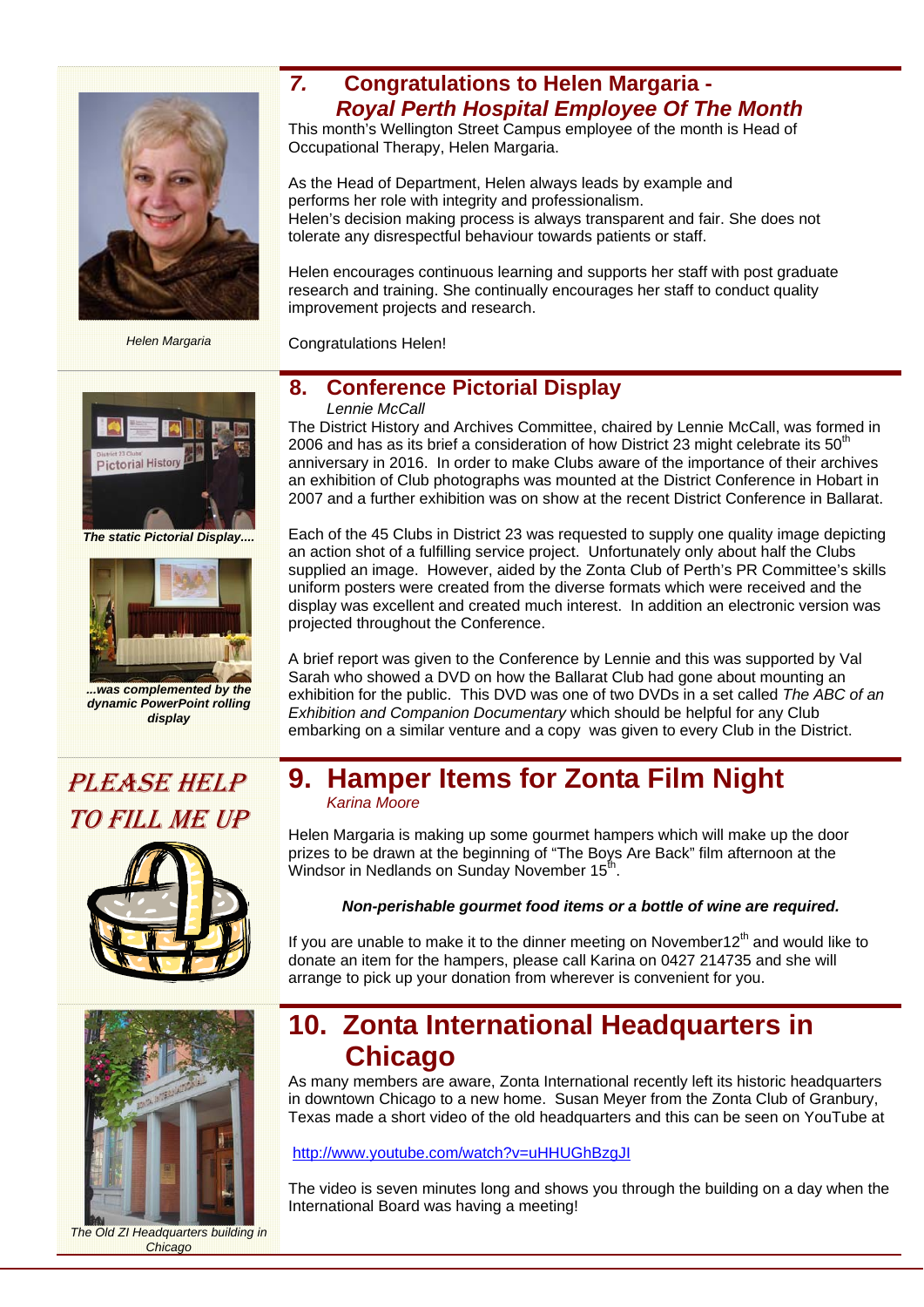

*Dr Elizabeth Blackburn*  (from The Age website http://images.theage.com.au/2009/10/05/7 71582/420-elizabeth-blackburn-420x0.jpg )



Dr Carol Greider (from http://www.hopkinsmedicine.org/dome/061 0/images/story/subpages/1a.jpg )



Professor Ada Yonath From The Jakarta Globe /thejakartaglobe.com/media/image arge/afp20091007220401791.jpg



Herta Muller *From http://gdb.rferl.org/FDCDFB6A-741C-4275-B790- DACF0600F47B\_mw800\_mh600.jpg* 

#### **Nobel Prize Categories**

**Physics Chemistry Literature** Peace **Economics** Physiology and Medicine

# **11. Four women win Nobel Prizes**

*Liz O'Donnell The following is an article from "Care2causes" found by Marilyn Rainier* 

There is more to the fact that four women have been awarded Nobel Prizes this year than can be adequately acknowledged by a footnote in the history of the awards or a notch on a timeline of women's history. Nobel Prizes are awarded for achievements in physics, chemistry, physiology or medicine, literature and for peace, areas that are traditionally dominated by men.

This is true even for the peace prize. In his will, Alfred Nobel described this award as designated for "the person who shall have done the most or the best work for fraternity between nations, for the abolition or reduction of standing armies and for the holding and promotion of peace congresses."

The United Nations has acknowledged the lack of women involved in conflict resolution and peace-building processes. And UNIFEM, the U.N. Development Fund for Women, has reported that women, on average, represent less than ten percent of peace negotiation teams.

Not only have women been historically under-represented in the areas that are recognized by the awards, but they have also been under-represented among the nominating bodies. The Nobel Committee invites university professors, scientists, previous Nobel Laureates, and members of parliamentary assemblies to submit candidates for the prizes. These areas too, are typically dominated by men.

The gender imbalances in both the fields recognized and among the submitting bodies, shed light on the significance of four women receiving the award in a single year. Previously three women won in a single year, in 2004.

Certainly the reason for the four awards rests solely on the accomplishments of the recipients, regardless of sex.

- **Dr. Elizabeth Blackburn** is the Morris Herztein Professor of Biology and Physiology in the Department of Biochemistry and Biophysics at the University of California. **Dr. Carol Greider** is the Daniel Nathans Professor & Director Molecular Biology & Genetics, Johns Hopkins University. Together with Dr. Jack Szostak, Professor of Genetics at Harvard Medical School, they have made major breakthroughs in cancer research.
- **Professor Ada Yonath** is the Martin S. and Helen Kimmel Professor of Structural Biology and Director of The Helen and Milton A. Kimmelman Center for Biomolecular Structure and Assembly. She, along with Venkatraman Ramakrishnan and Thomas A Steitz, were recognized for "studies of the structure and function of the ribosome," work that will impact the development of antibiotics.
- **Herta Muller** recipient of the Nobel Prize in Literature, has amassed an impressive, moving, body of work.

However, women's accomplishments have gone unnoticed in the past. So it is worth contemplating what, if anything, has changed resulting in a better representation of women among the Laureates. Is it merely a numbers game --more women entering science, government and higher education means more women nominees? Does it reflect a shift in attitudes – scientists, world leaders and important writers are no longer viewed as traditional male-only roles? And is it an indicator of future opportunities and gender parity for women worldwide? Either way, it's progress.